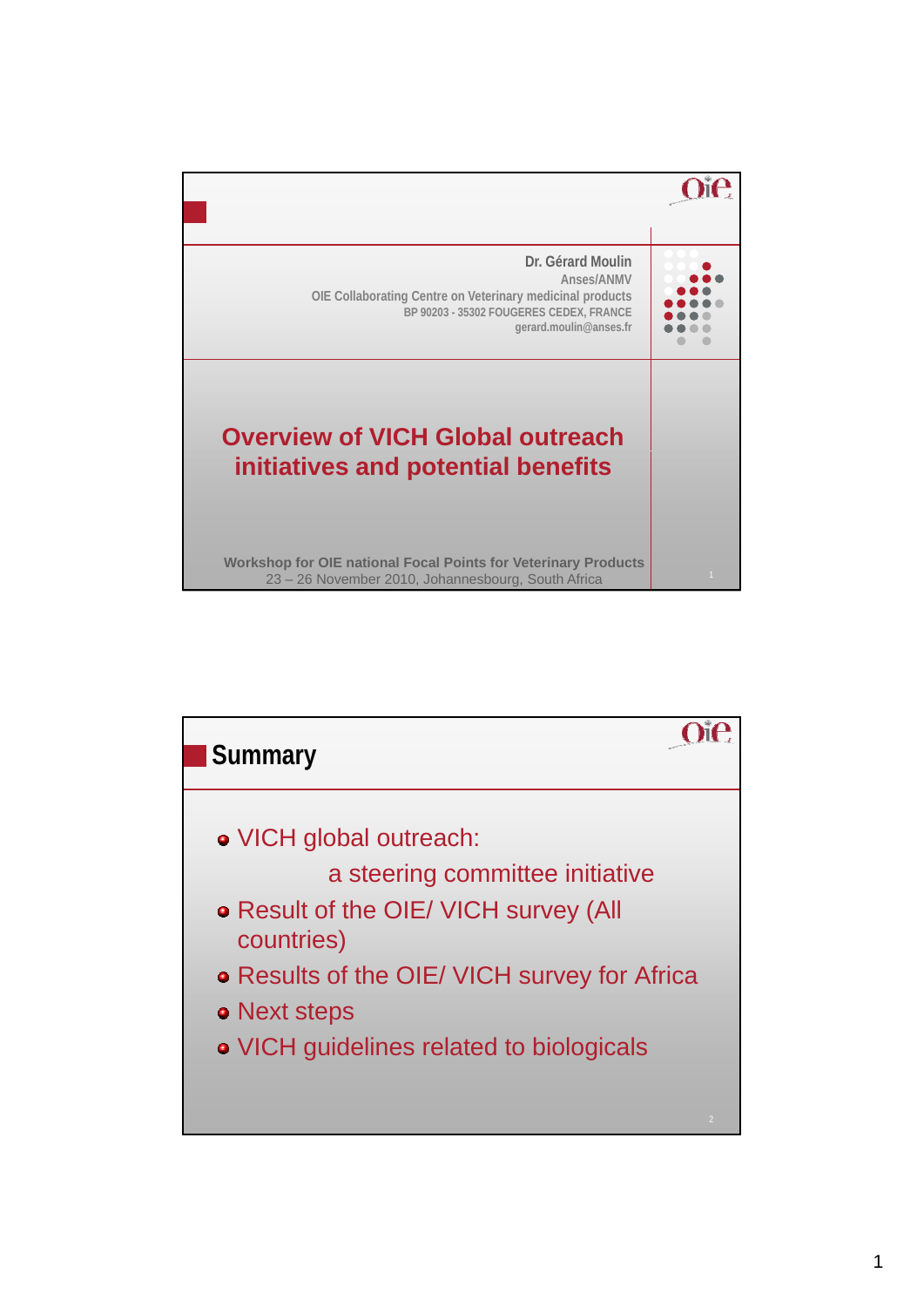

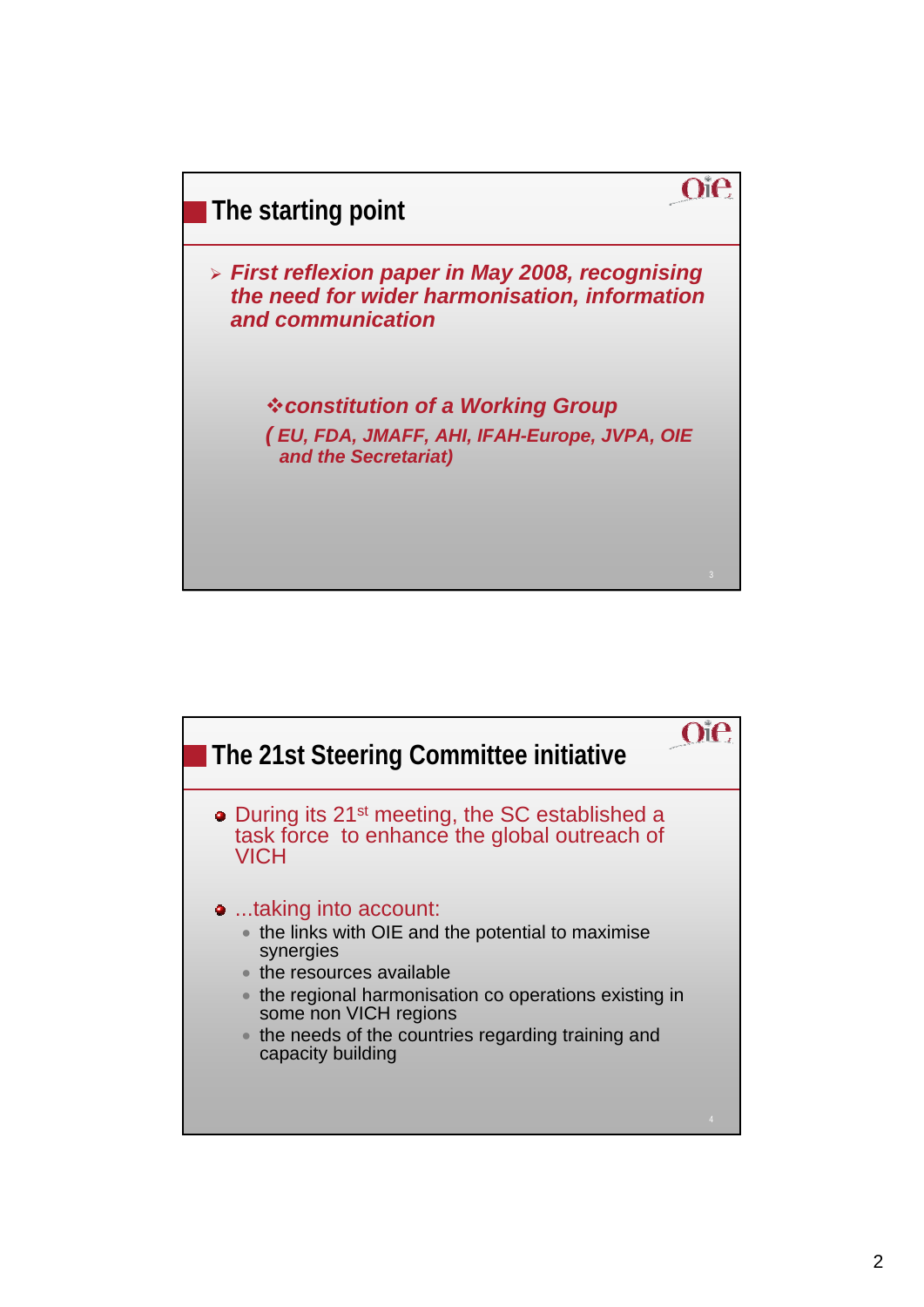

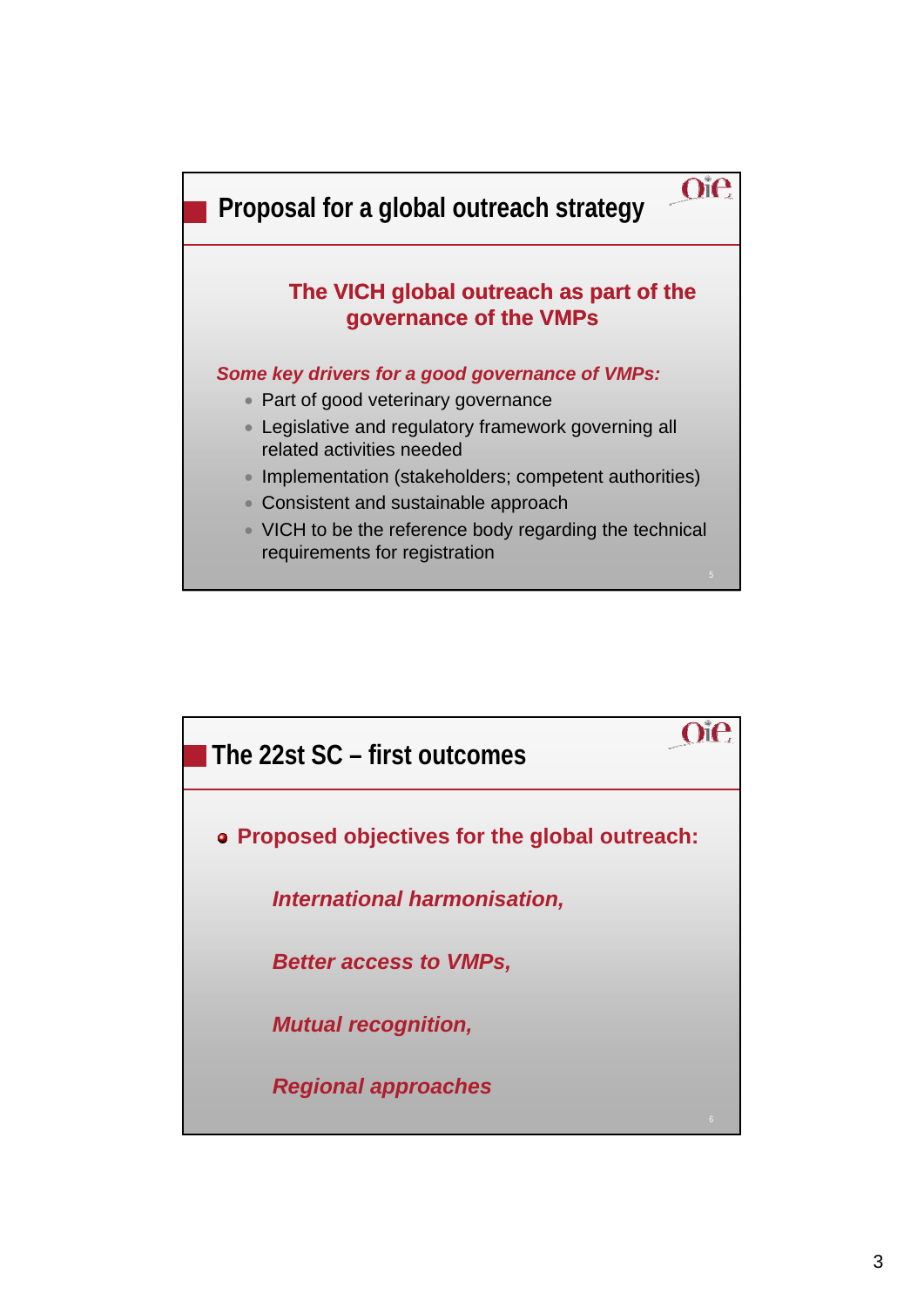

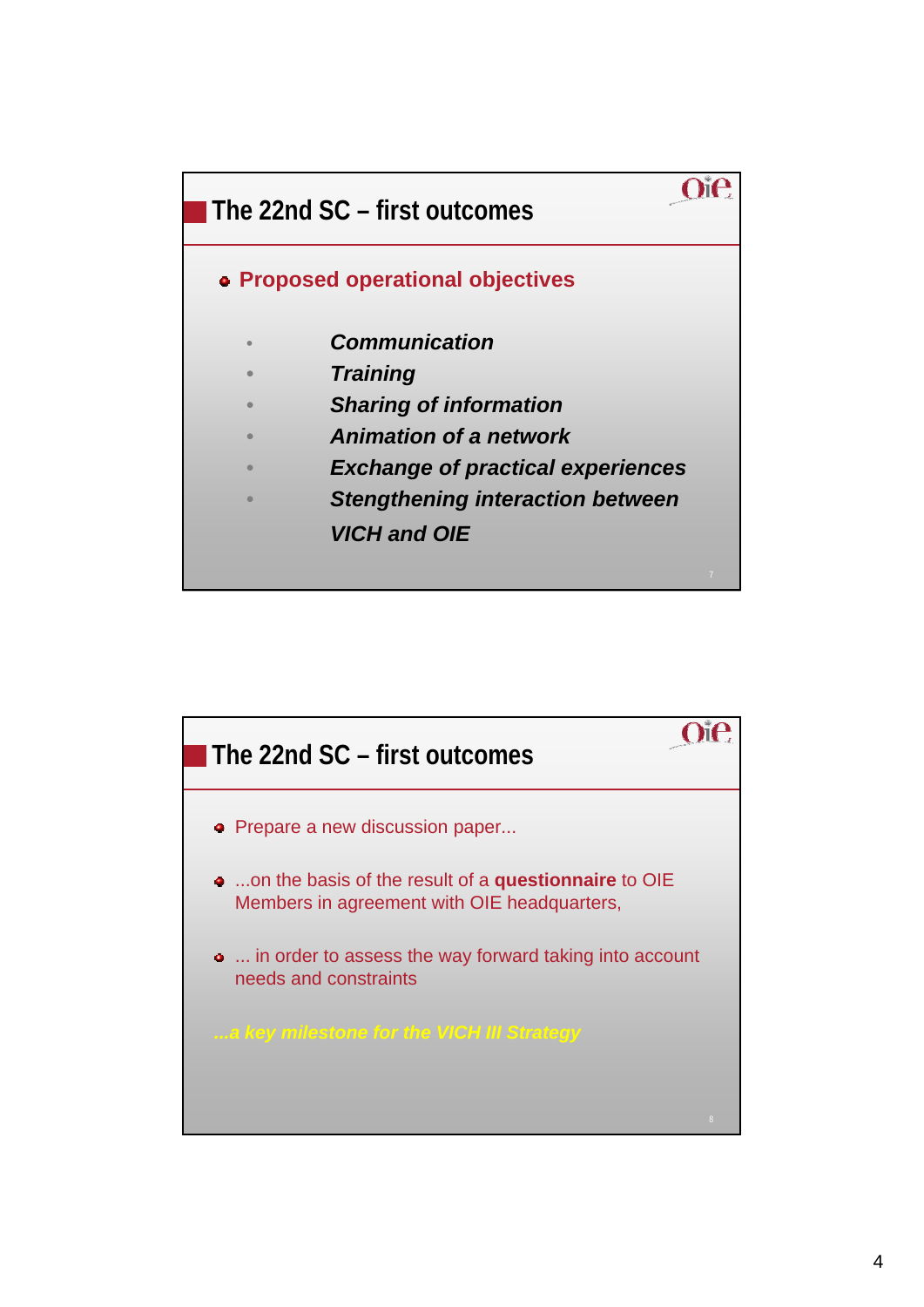

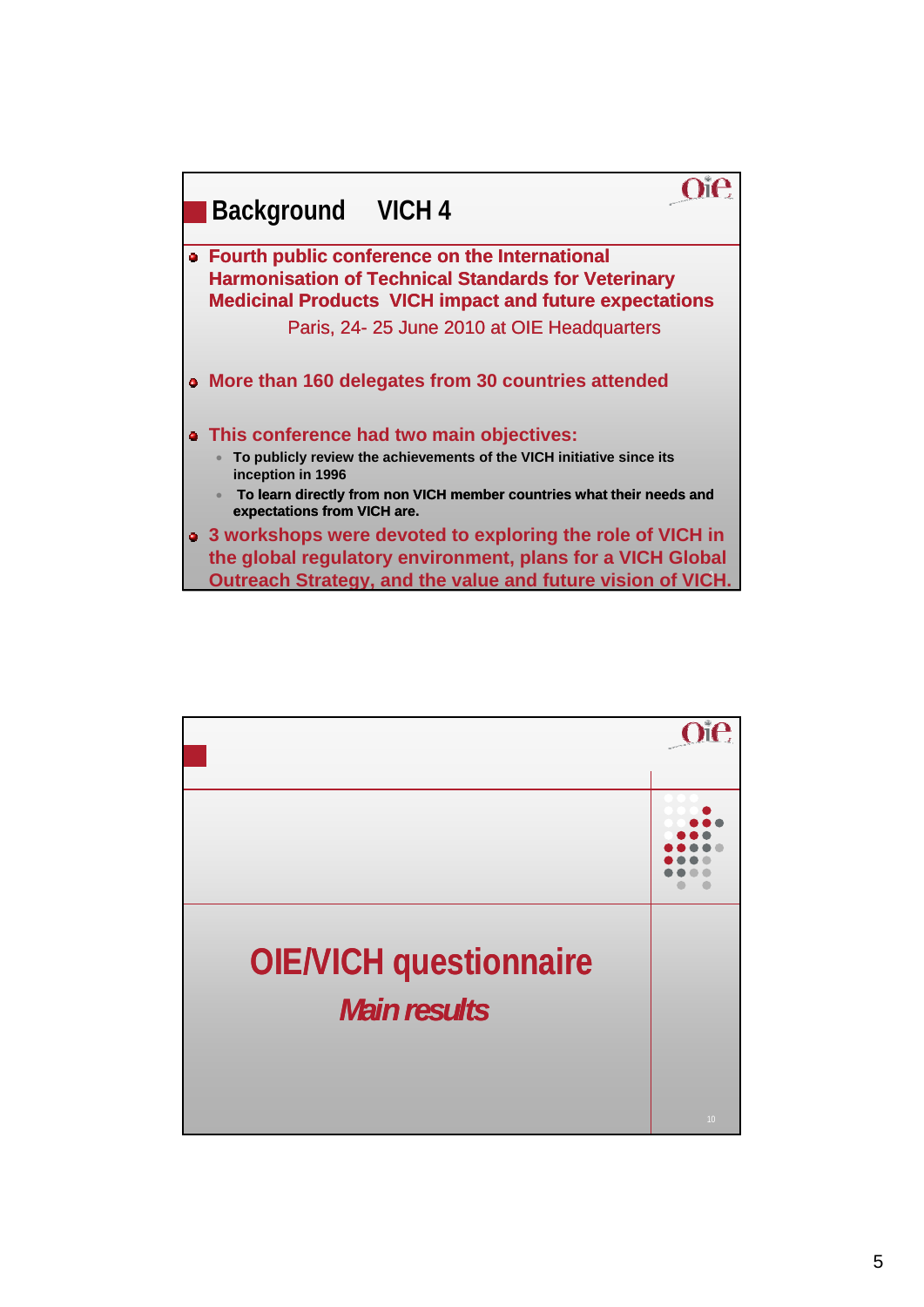

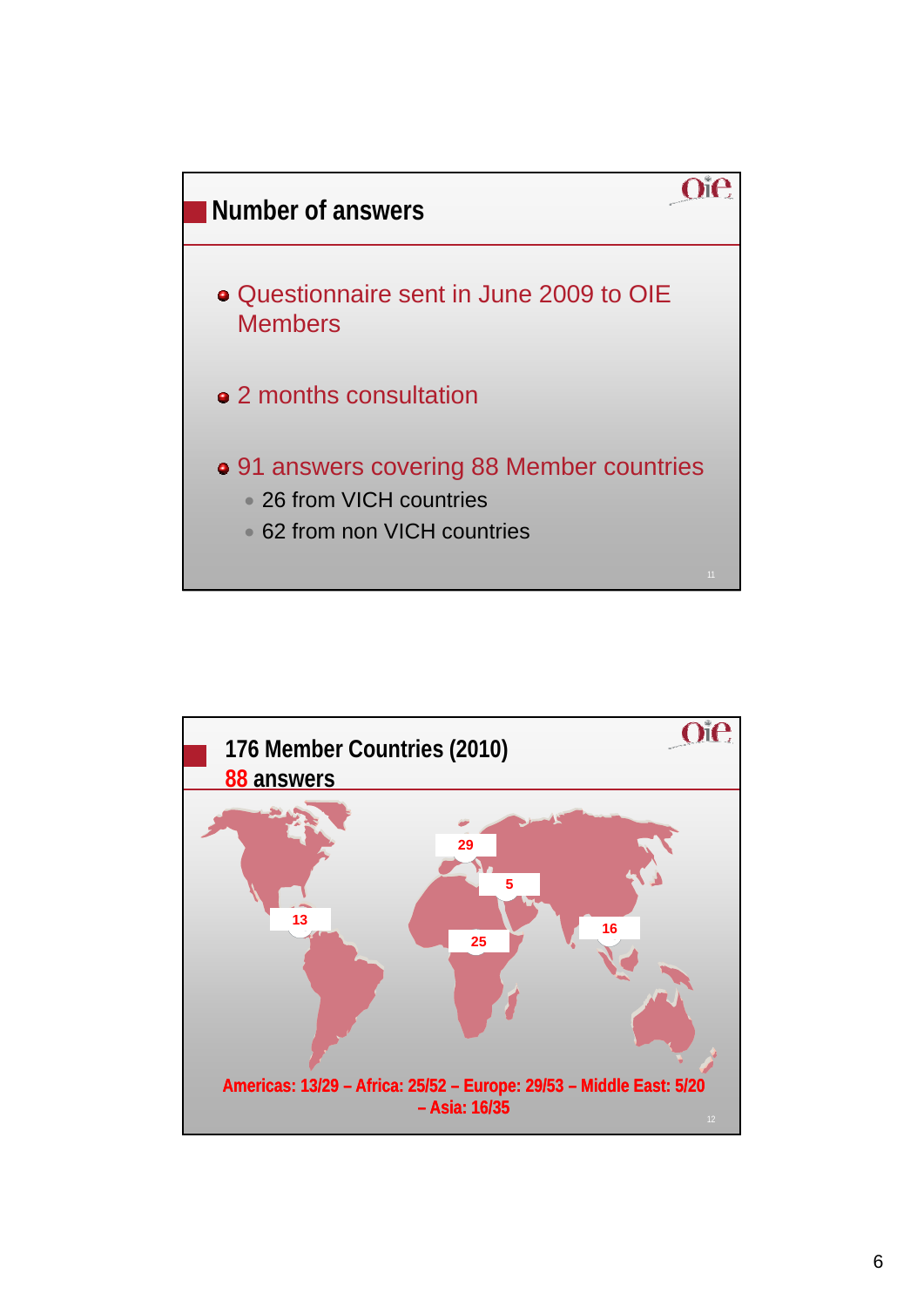

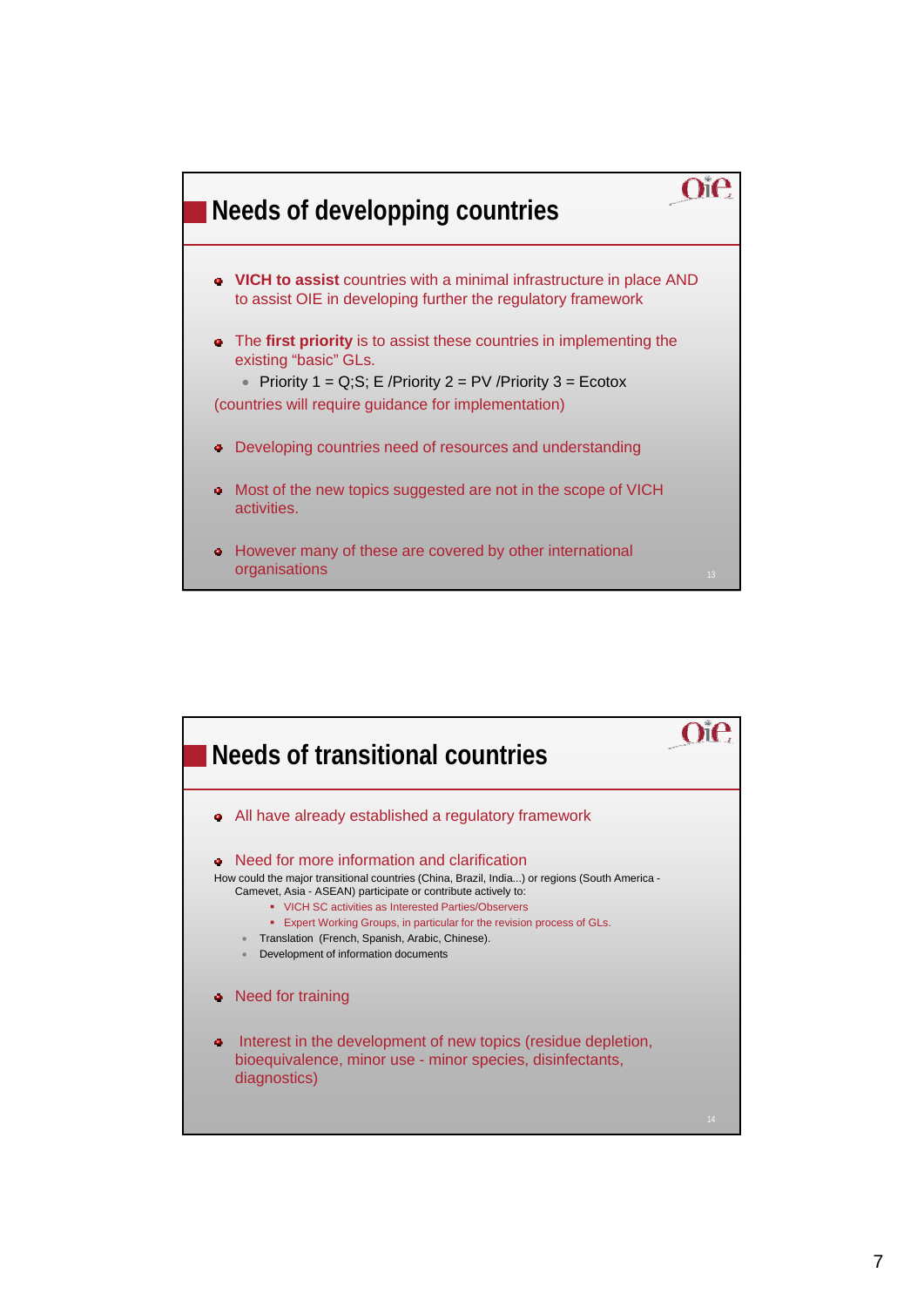

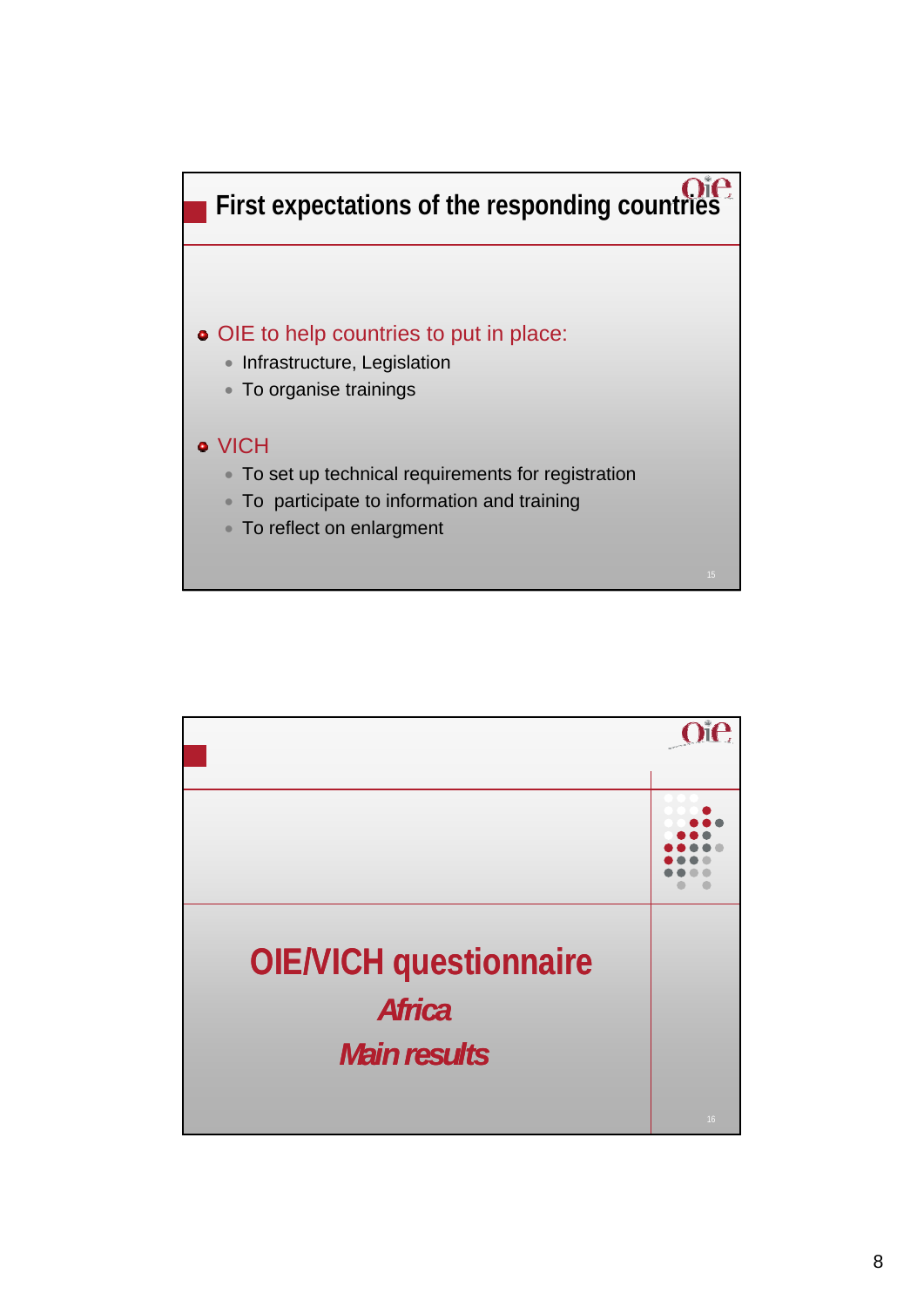|                                                                                                                                                                            | Analysis of the questionnaire for Africa                                                                           |
|----------------------------------------------------------------------------------------------------------------------------------------------------------------------------|--------------------------------------------------------------------------------------------------------------------|
| • 25 respondants<br>• Algeria<br><b>Botwana</b><br>$\bullet$<br>Cameroun<br>$\bullet$<br>Chad<br>$\bullet$<br>Dem. Rep. Congo<br>$\bullet$<br>Egypt<br>$\bullet$<br>Guinea | Nigeria<br>$\bullet$<br>Mozambique<br>Namibia<br>Niger<br>Senegal<br><b>Togo</b><br>Tunisia<br>Uganda<br>$\bullet$ |
| Gabon<br>$\bullet$<br>• Guinea-Bissau<br><b>Ivory Coast</b><br>$\bullet$<br>Mali<br>$\bullet$<br>Marocco<br>Mauritania                                                     | Zambia<br>Ethiopia<br>South Africa<br>Tanzania<br>17                                                               |

| OIE part - Legislation in Place                                  |     |                          |  |  |  |
|------------------------------------------------------------------|-----|--------------------------|--|--|--|
| <b>• 20 of the 25 countries has some</b><br>legislation in place |     |                          |  |  |  |
| • 5 of the 25 countries have no legislation                      |     |                          |  |  |  |
| in place                                                         |     |                          |  |  |  |
|                                                                  | Yes | <b>No</b>                |  |  |  |
|                                                                  |     |                          |  |  |  |
| Definition of MRLs (Maximum Residue Levels)                      | 3   | 17                       |  |  |  |
| Authorisation of Veterinary medicinal products                   | 17  | 3                        |  |  |  |
| Manufacturing                                                    | 14  | 6                        |  |  |  |
| Importation                                                      | 20  | $\Omega$                 |  |  |  |
| <b>Distribution</b>                                              | 18  | $\overline{\phantom{0}}$ |  |  |  |
| <b>Usage</b>                                                     | 17  | 3                        |  |  |  |
| Control                                                          | 16  | $\overline{4}$           |  |  |  |
| Pharmacovigilance                                                | 11  | 9                        |  |  |  |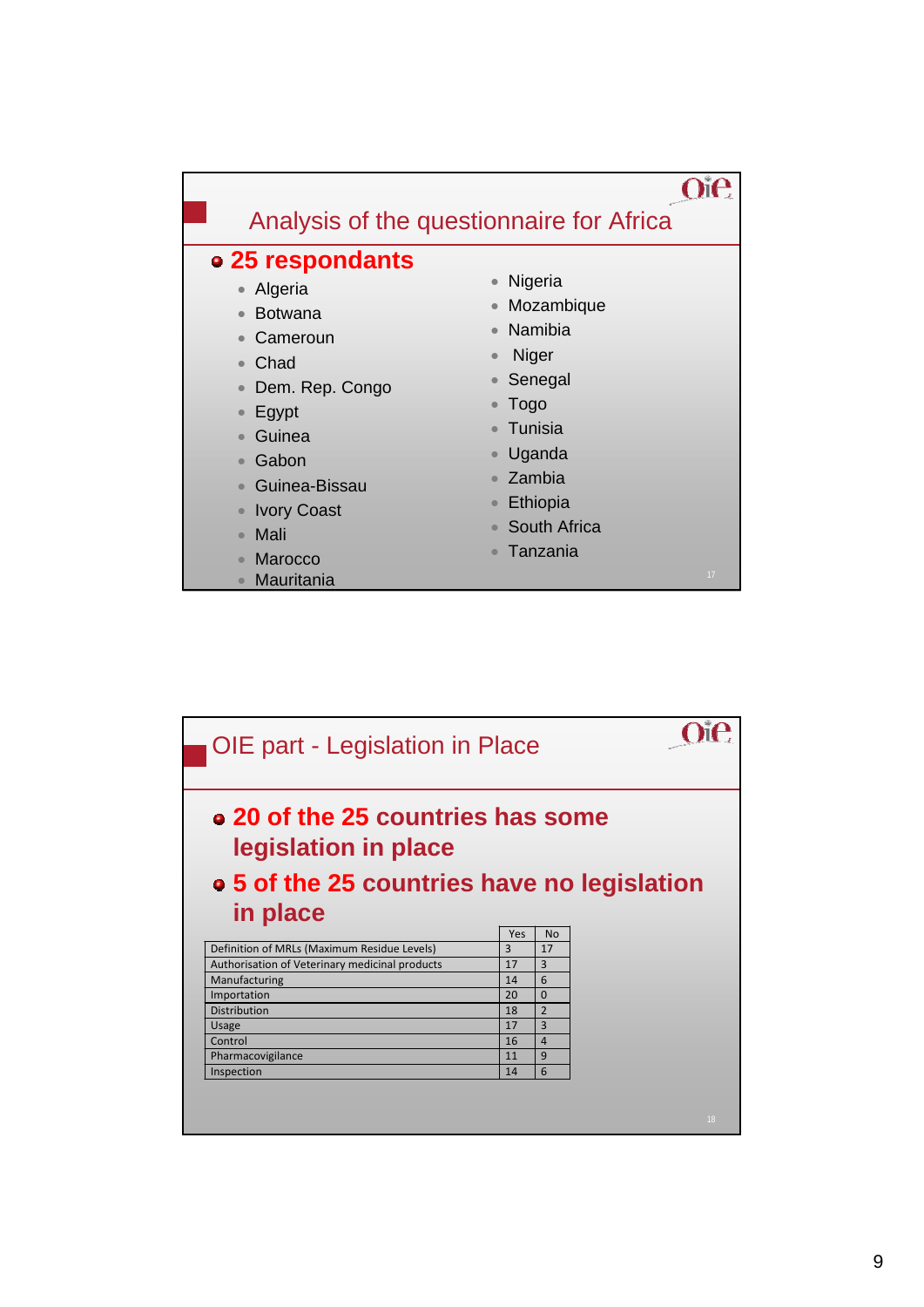

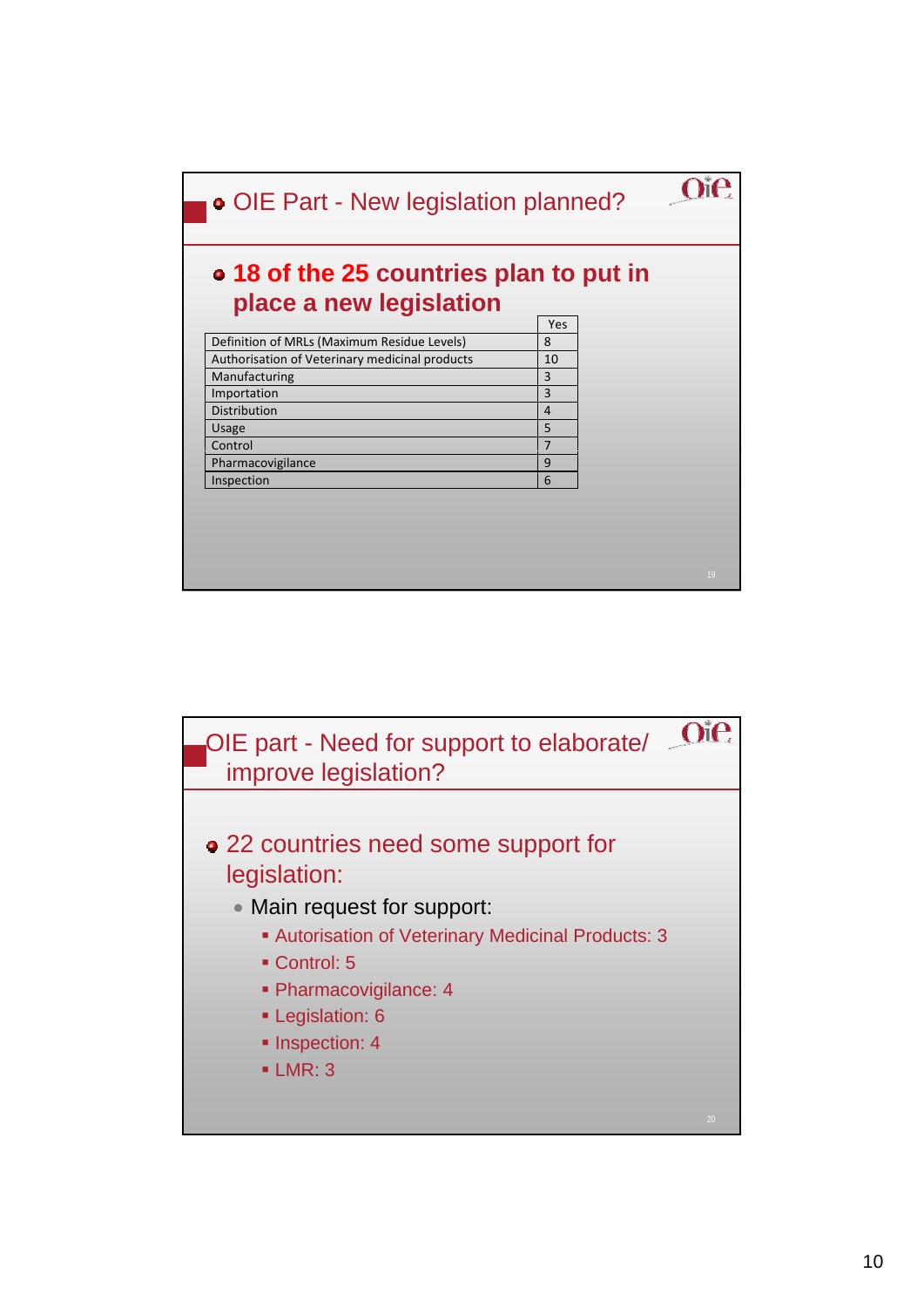| OIE part - Infrastructure in place                 |            |           |  |  |  |
|----------------------------------------------------|------------|-----------|--|--|--|
| • Do you have active laboratories in place<br>for: |            |           |  |  |  |
|                                                    | <b>Yes</b> | <b>No</b> |  |  |  |
| The control of pharmaceuticals                     | 11         | 14        |  |  |  |
| The control of immunologicals                      | 8          | 17        |  |  |  |
| The control of residues                            | 9          | 16        |  |  |  |
| The control of antimicrobial resistance            | 4          | 20        |  |  |  |
| The control of antimicrobial sales                 | 5          | 18        |  |  |  |
| Pharmacovigilance                                  |            | 6         |  |  |  |
| Inspection                                         |            | 7         |  |  |  |
| Legislation                                        |            | 4         |  |  |  |
| <b>Marketing authorisation</b>                     |            | 5         |  |  |  |
| All countries need support<br>21                   |            |           |  |  |  |

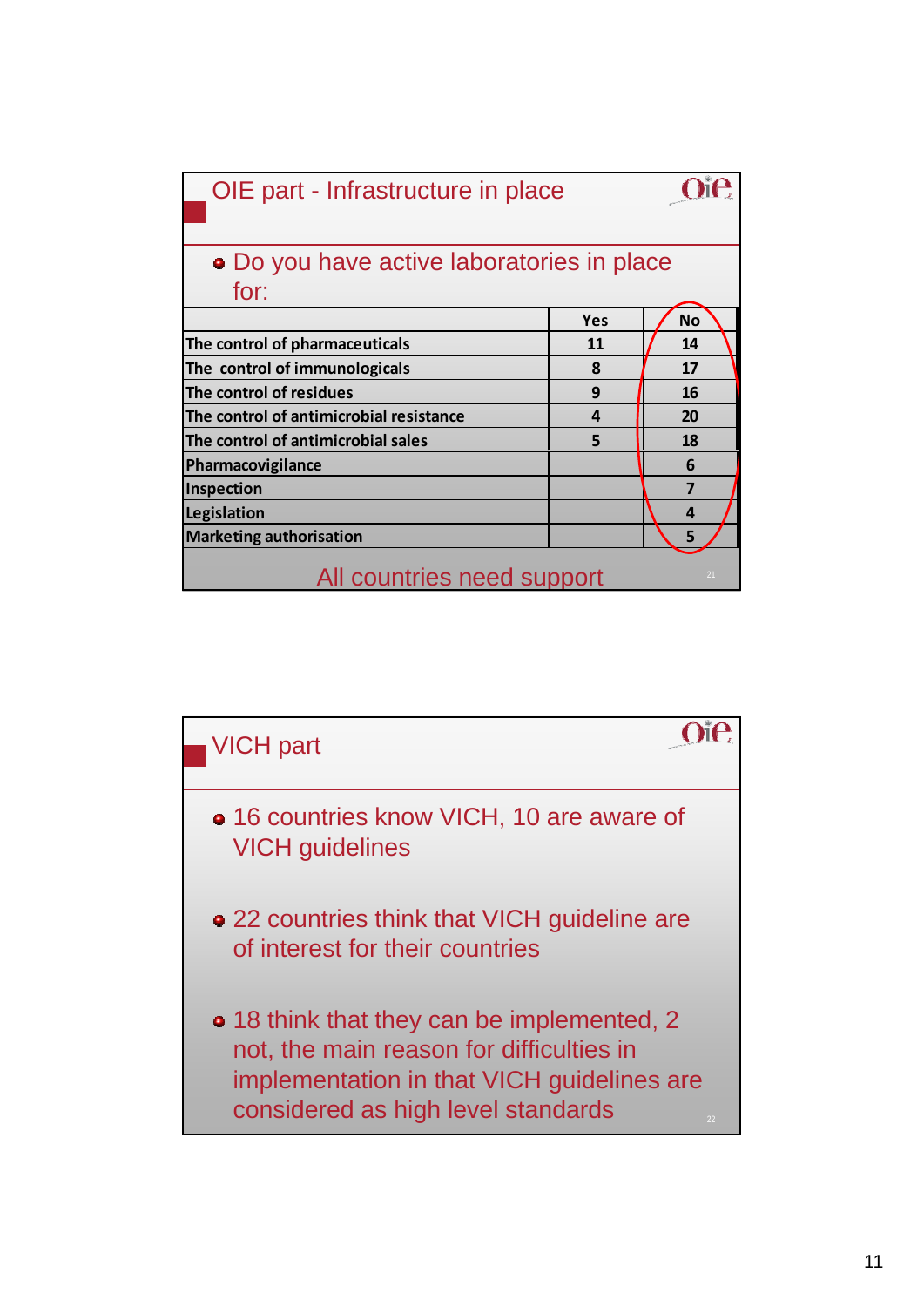

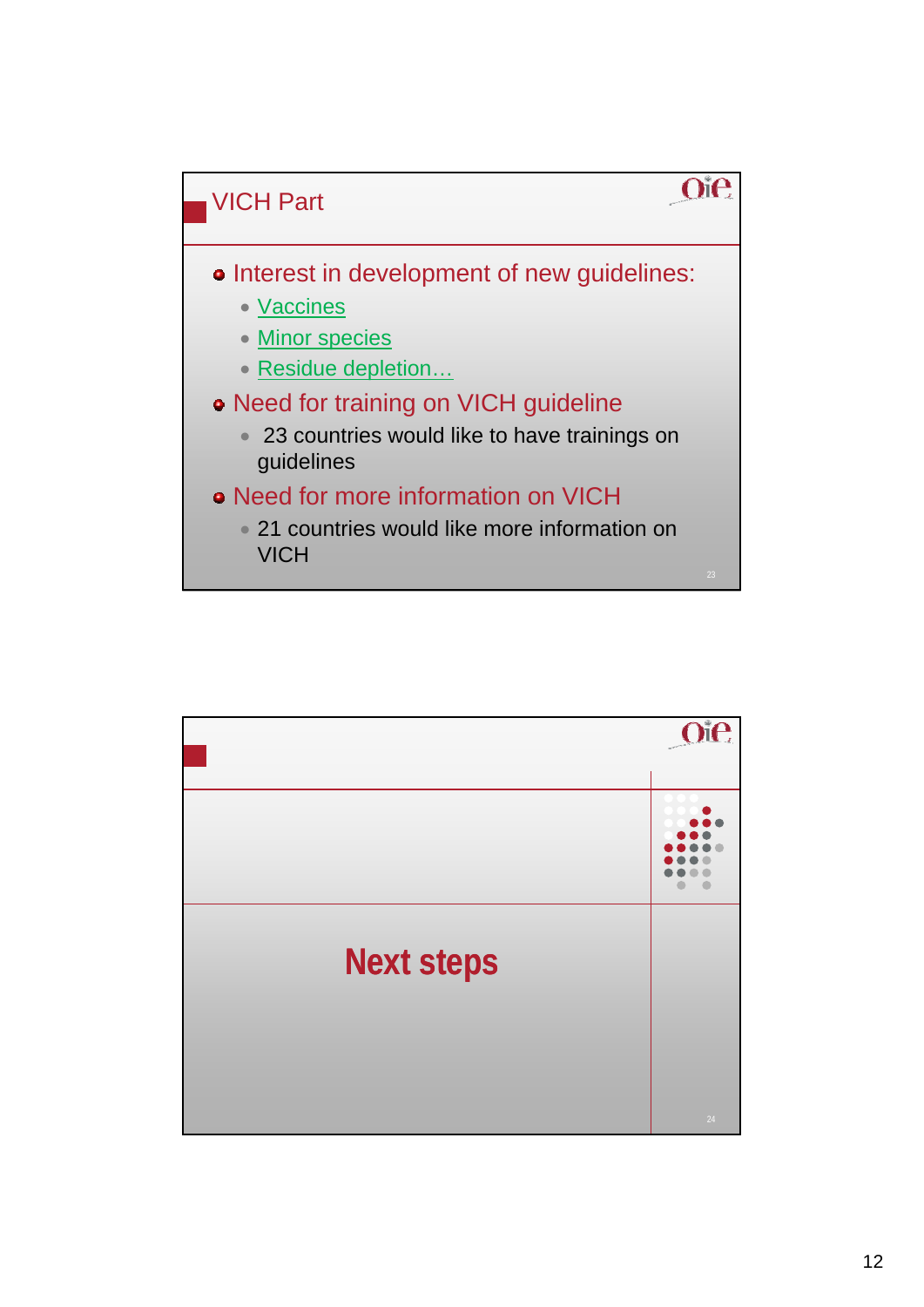

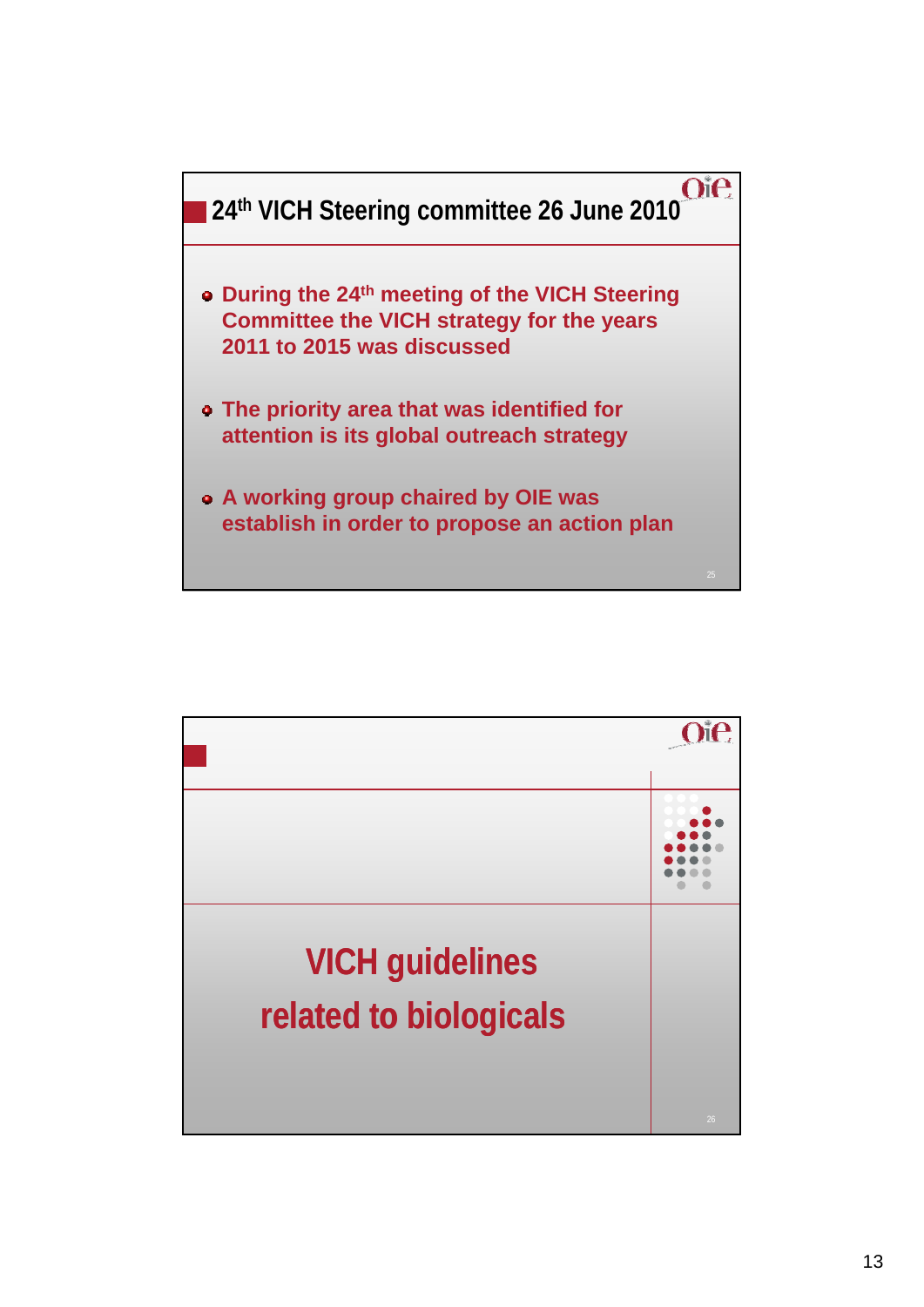

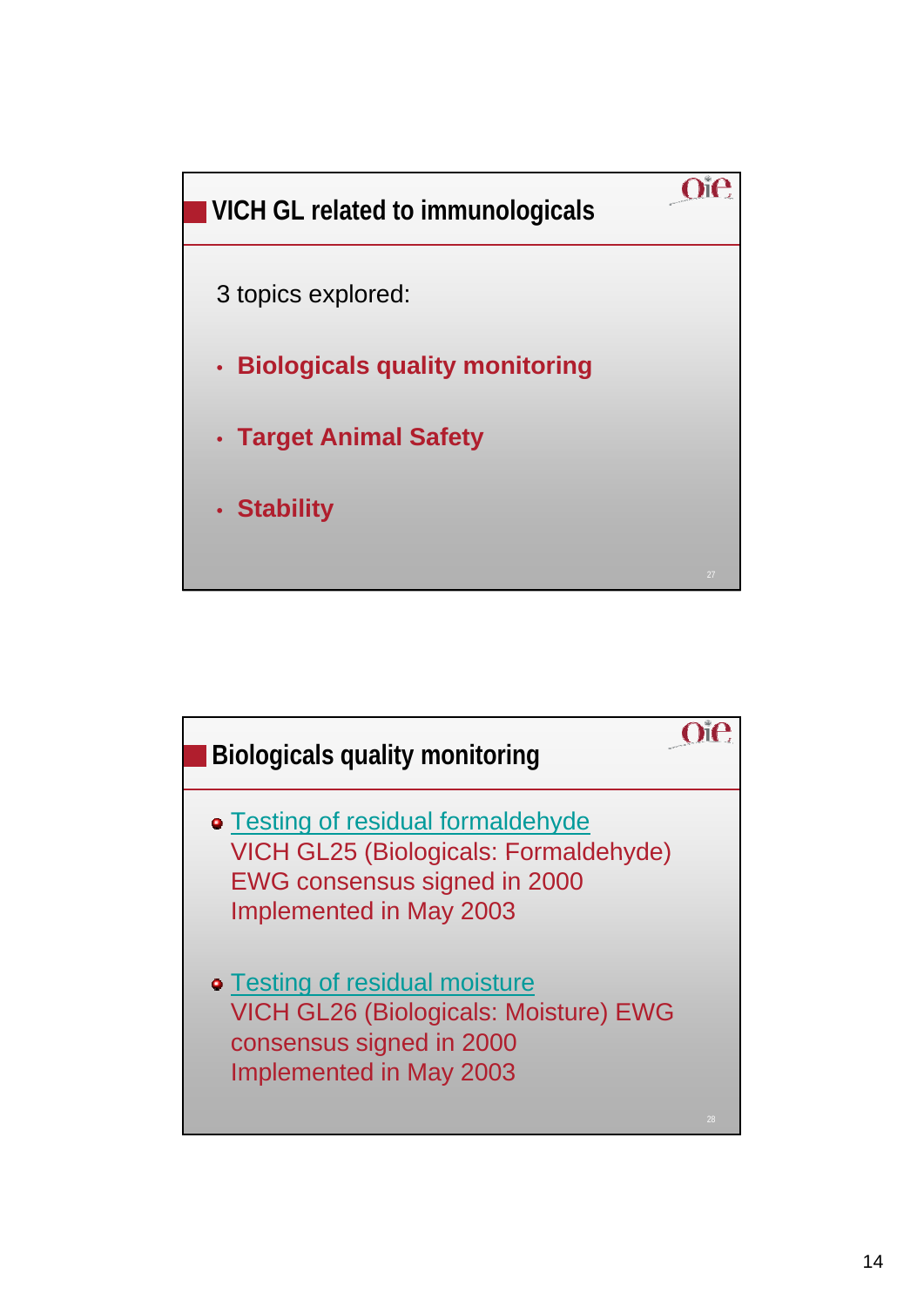